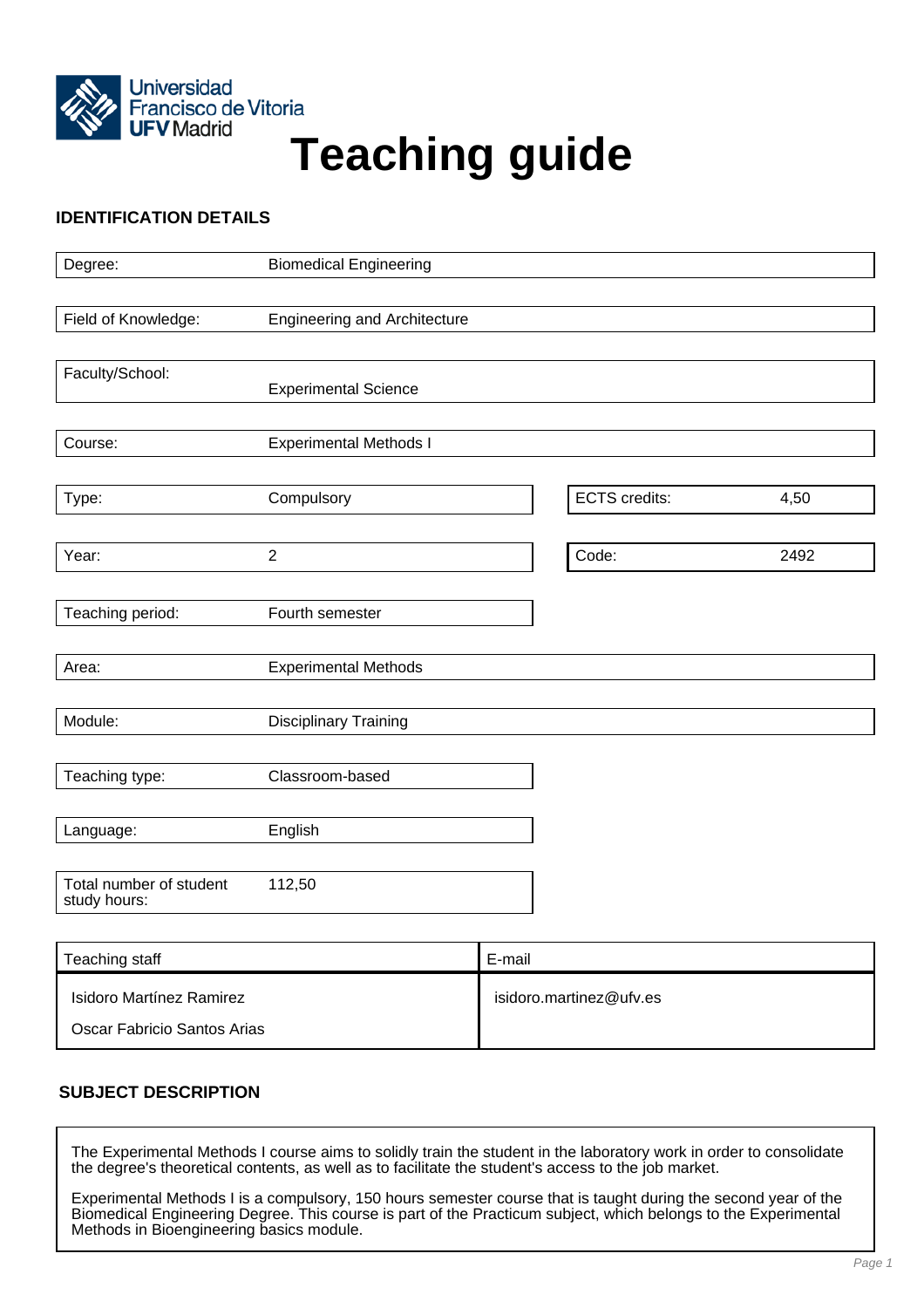Experimental Methods I will be performed in the University laboratories and has been designed as real-life, professional experimental situations, from the different subjects coursed during the 2nd year. The course is intended to provide the students not only with the basic laboratory skills needed in a biotechnology or bioscience lab but also to develop other personal aptitudes such as critical thinking, accuracy or teamwork, which are essential in research practice.

## **GOAL**

To develop competence in the management and development of basic laboratory techniques, acquiring the necessary skills in results assessment, organization and the practical application of theoretical concepts which cover various subjects.

The specific aims of the subject are:

Integrate all the techniques in the context of a scientific project

Critical analysis of the results

Presentation and public defense of the results

# **PRIOR KNOWLEDGE**

The knowledge acquired during both current and previous degree courses is required.

# **COURSE SYLLABUS**

Methodologies for experimental design and analysis: laboratory notebook, tabulation and analysis of data, reporting. Use of basic laboratory materials: Identification and utility of laboratory materials, measuring devices, etc. Use of techniques for fabrication, characterization, diagnostics and monitoring studied in the Degree both independent and interrelational. Conduct of biological testing in biomedical engineering which are related to teaching methods studied in the Bioengineering basics module.

# **EDUCATION ACTIVITIES**

Both theory and practical sessions (experimental work in the laboratory).

Autonomous work (lab manual, study and preparation of the activities).

### **DISTRIBUTION OF WORK TIME**

| CLASSROOM-BASED ACTIVITY | INDEPENDENT STUDY/OUT-OF-CLASSROOM<br><b>ACTIVITY</b> |
|--------------------------|-------------------------------------------------------|
| 45<br>hours              | 50.∶<br>167<br>hours                                  |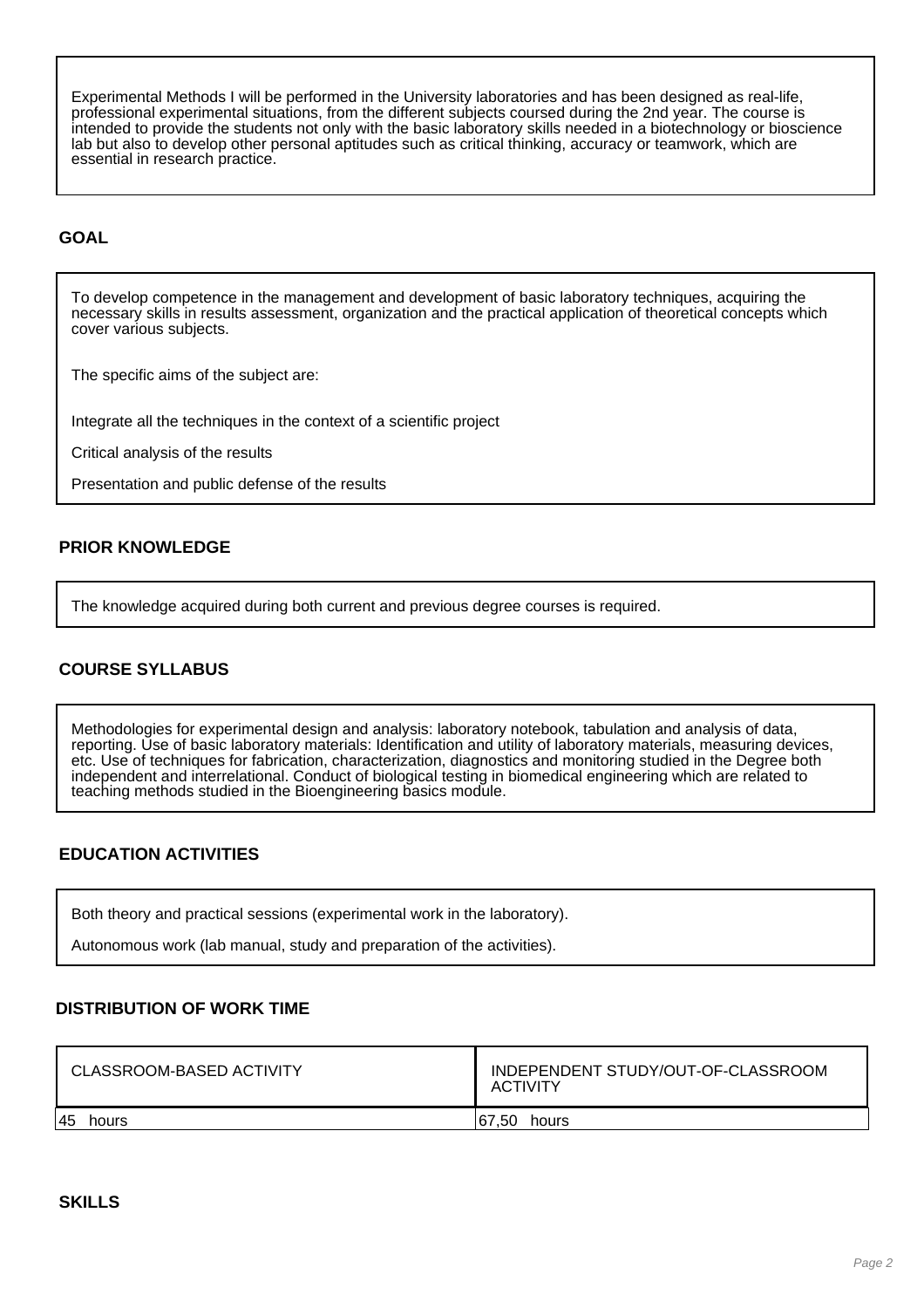Students must have demonstrated knowledge and understanding in an area of study that is founded on general secondary education. Moreover, the area of study is typically at a level that includes certain aspects implying knowledge at the forefront of its field of study, albeit supported by advanced textbooks

Students must be able to apply their knowledge to their work or vocation in a professional manner and possess skills that can typically be demonstrated by coming up with and sustaining arguments and solving problems within their field of study

Students must have the ability to gather and interpret relevant data (usually within their field of study) in order to make judgments that include reflections on pertinent social, scientific or ethical issues

Students must be able to convey information, ideas, problems and solutions to both an expert and non-expert audience

Students must have developed the learning skills needed to undertake further study with a high degree of independence

### **General Skills**

to understand, apply, adapt and develop tools, techniques and experimental protocols with methodological rigour and safety, understanding the limitations of the experimental approach.

### **Specific skills**

To know the fundamentals and applications of the principal experimental techniques and clinical equipment used in monitoring, diagnosis and treatment in biomedicine, as well as employing and analysing the results with scientific rigour and a humanistic perspective.

To know the fundamentals of the design, control, optimisation, simulation, installation and maintenance of biomedical devices, equipment, systems and processes.

### **LEARNING RESULTS**

To know the basics of the matter-radiation interaction. Description of the electron and photon spectroscopy methods.

To understand the physic principles of biomedical signal acquisition.

To know the working principles of the main techniques used for monitoring the physiological functions and diagnosis in pathology treatment.

To identify the materials and use of the main equipment used in basic experimental science laboratories.

To understand correctly and with scientific rigor the experimental results obtained in the laboratory.

To communicate adequately the procedures and results obtained in experiments related with the Biomedical Engineering field both in a written and oral way.

To get a global vision on the different knowledge areas which conform the Biomedical Engineering field, identifying the link between them.

Apply the main fabrication and characterization techniques in tissue and biomaterial engineering.

Being able to use helping tools in design and adjustment control systems with applications in biological systems and biomedical devices.

To have fluency with basic analysis tools, signal interpretation and enhancement, frequency domain systems in Biomedical Engineering applications.